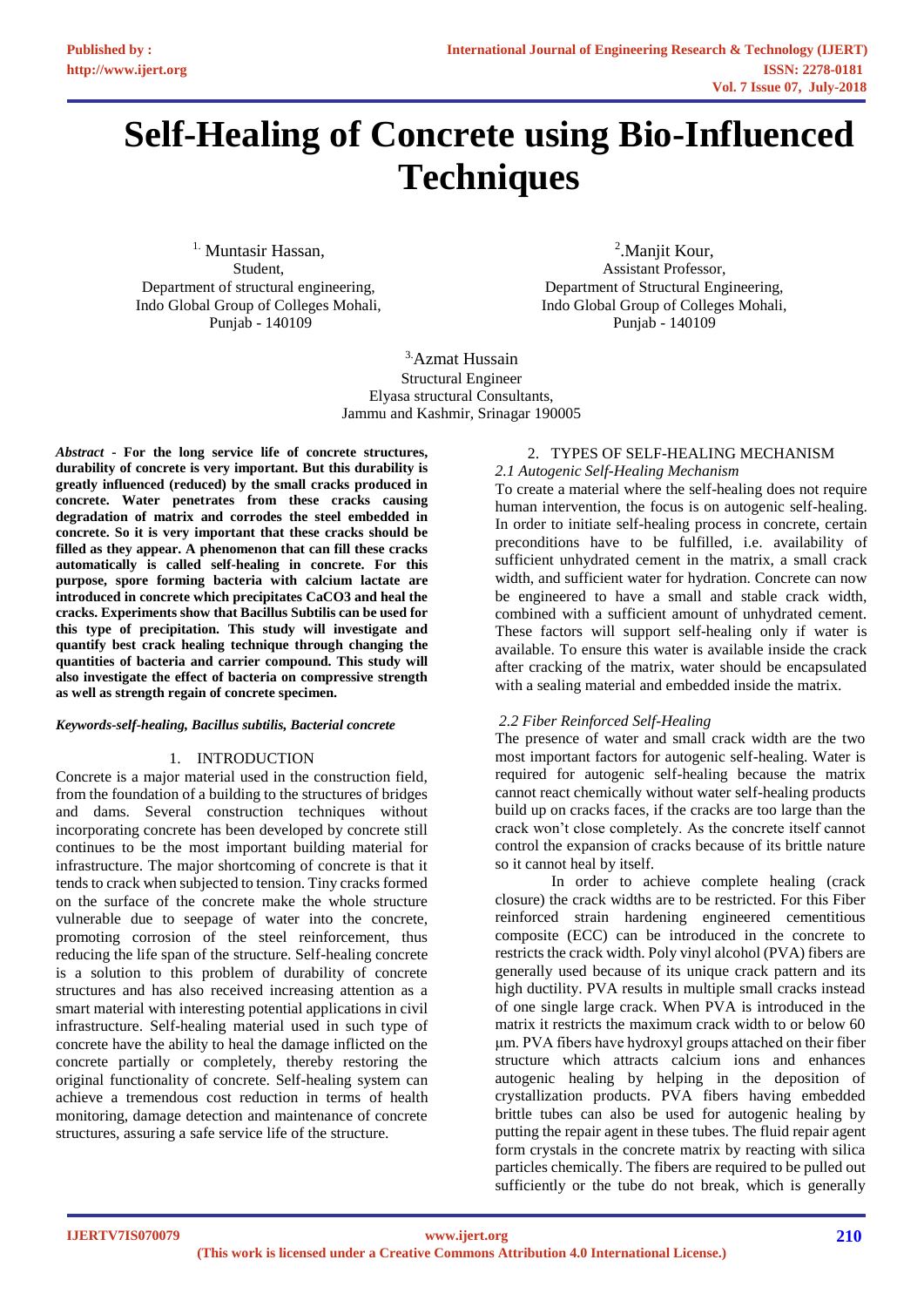possible for crack width greater than 200 μm. Healing is more efficient when cracks are large enough to break the tubes thus silica material is not available to block the crack.

## *2.3 Capsule Based Self-Healing*

Capsules can be used for self-healing, having a healing agent inside the capsules. When the capsules are ruptured, the selfhealing agent comes in direct contact with concrete and in order to obtain crack closure, the release results in reaction of the healing agent in the region of damage. Many capsule based agents react upon contact with water or air or when they are heated or when they come in contact with the cementitious matrix itself while the rest of the agents react when they come in contact with a second component which is either present in the matrix or is additionally added via capsules. Capsules generally have a spherical or cylindrical shape. The capsules should be uniformly distributed in matrix else, there might not be healing agent available for healing where crack is developed in the concrete.

## *2.4 Bacteria Based Self-Healing*

Although the idea to use bacteria and integrate them in the concrete may seem odd at first, it is not from a

microbiological viewpoint. Bacteria naturally occur virtually everywhere on earth, not only on its surface but also deep within. Various species of extremophile bacteria, i.e. bacteria that love the extreme, are found in highly dried environments such as deserts, but also inside rocks and even in ultra-basic environments which can be considered homologous to the internal concrete environment. These type of bacteria have the ability to form endospores. These specialized cells are able to resist high mechanically- and chemically induced stresses and are viable for periods of up to 200 years.

In some previously published studies the application of bacteria for cleaning of concrete surfaces and strength improvement of cement-sand mortar was reported. Although promising results were reported, the major drawback of these studies was that the bacteria and compounds needed for mineral precipitation could only be applied externally on the surface of the structures after crack formation had occurred. This methodological necessity was mainly due to the limited life-time (hours to a few days) of the (urease-based) viability of the applied bacterial species.



Figure 5 Schematic representation of self-healing by bacteria.

The goal is to create a concrete mix that contains bacteria packed in microcapsules that will activate if water enters through a crack. The bacteria will multiply, as a result produce limestone and seal the crack before the water can do any harm. Including bacteria in concrete not only block the crack in the concrete but also offers a double layer of protection in preventing steel from the oxygen which is present due to crack formation by using it in the reaction.

Bacteria-based self-healing concrete is generated by adding two-component biochemical self-healing agent to the concrete mixture during mixing. The first component is spores of bacteria and second component is the biochemical healing agent that is added in the concrete during the mixing of concrete. This two-component biochemical self-healing agent is opened when cracks are developed in the concrete system after the final setting of concrete. And when water came into contact with this agent then it forms compound CaCO3 and fill the cracks and no further cracks are developed and hence steel is prevented from corrosion.

## 3. TYPE OF BACTERIA USED

Bacteria used for self-healing is Bacillus subtilis, a spore forming bacteria which can form an endospore, to survive extreme environmental conditions of temperature and desiccation Bacillus subtilis, as with many in the Bacillus genus, is an extremely common bacterium. It can divide symmetrically to make two daughter cells (binary fission), or asymmetrically, producing a single endospore that can remain viable for decades and is resistant to unfavorable environmental conditions such as drought, salinity, extreme pH, radiation, and solvents. The endospore is formed at times of nutritional stress, allowing the organism to persist in the environment until conditions become favorable. Under stressful conditions, such as nutrient deprivation, B. subtilis undergoes the process of sporulation to ensure the survival of the species. This makes them excellent for use in our project.

## 4. HEALING MECHANISM

When a concrete structure is cracked and water starts to percolate in that crack, the spores of the bacteria germinate after coming in contact with the water and precursor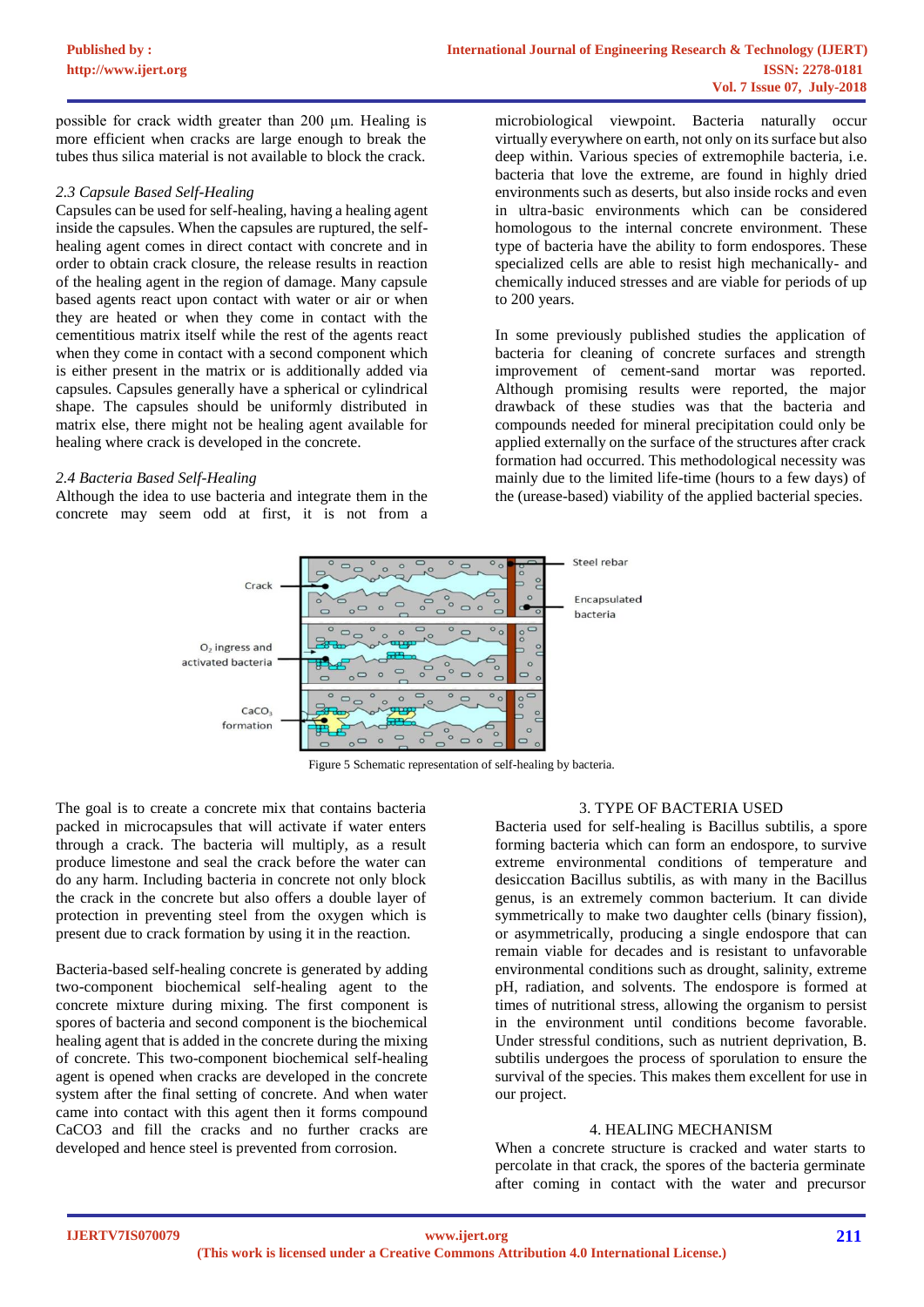compound. After the activation, bacteria start to feed on the calcium lactate. As the bacteria feeds, oxygen is consumed and the soluble calcium lactate is converted to insoluble limestone (CaCO3). The limestone solidifies over that cracked surface and seals it up. The bio-chemical reaction in bacterial concrete is much more efficient due to the active metabolic conversion of calcium lactate by the present bacteria

 $Ca (C3H5O2) 2 + 7O2$  CaCO3 + 5CO2 + 5H2O

Another advantage of this reaction is the production of CO2 with the CaCO3, latter this CO2 react with the portlandite still present at the cracked surface and produce additional CaCO3.

The consumption of oxygen during the bacterial conversion of calcium lactate to limestone has an additional advantage. Oxygen is an essential element in the process of corrosion of steel and when the bacterial activity has consumed it all it increases the durability of steel reinforced concrete constructions.

5. CASTING

There were two types of samples.

# *5.1. Controlled samples*

The controlled samples are conventional concrete samples with the same mix design as other samples which will be

casted in order to compare the effects of bacteria on different properties of concrete such as strength and healing capacity. The strength regain will also be found out by comparing the strength of controlled samples to the samples which are healed after crack development.

*5.2. Bacteria Samples*

Three different amounts of bacteria will be used in order to determine the effective quantity of bacteria for providing adequate healing capability to concrete. These include

Bacteria Quantity  $A = 1.6x10^{10}$  Spores

Bacteria Quantity  $B = 2.4x10^{10}$  Spores

Bacteria Quantity  $C = 3.2x10^{10}$  Spores

## 6. SIZES OF SAMPLES

Two different size of cylinders 6″x12″ and 6″x4″ were used for checking of healing capacity and strength regain . The cylinder of size 6″x12″ were used for checking both the healing capacity and strength regain while the cylinders of size 6″x4″ were used for checking of healing capacity only. The cylinder size of6″x12″ was selected keeping in view the ASTM standard C  $39/C$  39M –03 for checking the compressive strength of concrete.

7. MIX DESIGN

The mix was designed according to ACI Recommended Practice 211.1.

| <b>TYPE</b>                 | Controlled | Bacteria Amount A | Bacteria Amount B | Bacteria Amount C |
|-----------------------------|------------|-------------------|-------------------|-------------------|
| Cement                      | 6.5        | 6.5               | 6.5               | 6.5               |
| Coarse Aggregate $(kg)$     | 13         | LЭ                |                   | 13                |
| Fine Aggregate(kg)          | 26         | 26                | 26                | 26                |
| Water (kg)                  | 2.6        | 2.6               | 2.6               | 2.6               |
| Light Weight Aggregate (gm) |            | 230               | 350               | 460               |

## 8. CRACK INTRODUCTION

Cracks were developed using compression testing machine. Sample was placed in compression machine and loading rate was decreased to 0.08 KN/sec. The loading rate was reduced to ensure that no abrupt change in the crack development process takes place and the loading process can be stopped as the cracks appear in the concrete.



Crack introduction using compression testing machine

## 9. CRACK READING

The samples cracked in compression testing machine were kept under observation for crack measurement. Width of the cracks were noted after marking the cracks under study and cracked cylinders were placed again in curing tank. Cracks of width less than 0.2 mm were studied.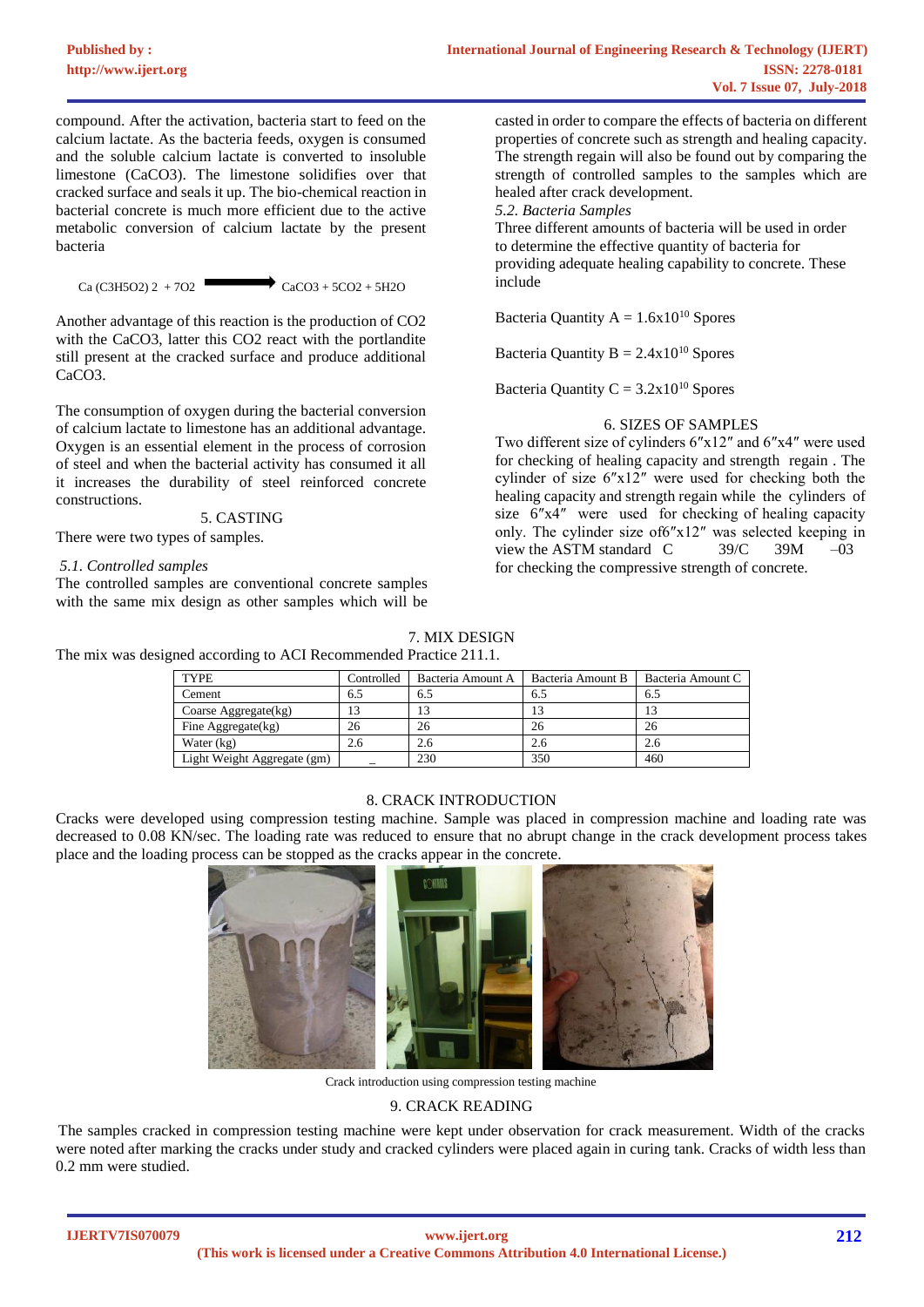#### 10. HEALING MEASUREMENT

Healing phenomenon was measured in terms of crack width. Cracks were developed at different days after casting and then measuring those cracks at regular intervals to see how much cracks are filled. These values are noted and given at the appendix section of this report. Mean value of three samples is used for each entity and plotted on graph in the form of percentage of original crack width



Self-healing in different days cracked control samples

This graph gives the information of healing phenomenon in control samples. It also shows the comparison of crack healing capacity of samples which were cracked at different time (days). Cracks were developed in control samples at  $14<sup>th</sup>$ ,  $28<sup>th</sup>$ ,  $60<sup>th</sup>$  and  $90<sup>th</sup>$  day of curing.

Graph shows that specimens cracked at 14 days have maximum possible healing (17%) capacity and start the healing process very quickly. This is due to the fact that after 14 days' hydration process is not completed and un-hydrated cement particles are present in the concrete matrix. So when crack is developed and water infiltrates through these cracks then these un-hydrated cement particles react with water and make the hydrated products. Therefore, cracks developed after 14 days of curing have some capacity to heal themselves, but this healing capacity is very less. While 28th

and 60th day cracked samples healed only 8% and 13% of the cracked width respectively.  $90<sup>th</sup>$  day cracked samples didn't heal cracks as most of the hydration process is completed and there are no un-hydrated cement particles.

Graph lines show that 14th day cracked samples start the healing very early and healing rate is also higher as compared to  $28<sup>th</sup>$  and  $60<sup>th</sup>$  day cracked samples.  $28<sup>th</sup>$  and  $60<sup>th</sup>$ day cracked samples start healing with delay of 14 and 28 days respectively.

So we can say the cracks that are developed in the early ages of concrete, they have small capacity or capability to heal the cracks automatically but with the passage of time this healing capacity of cracks also vanishes.



Self-healing in different days cracked bacterial samples of quantity A

The above graph shows the healing capacity of bacterial specimen, sample A. Graph shows that bacterial specimens which were cracked at  $14<sup>th</sup>$  day of curing, healed the crack width 75% and 100% after 14 and 28 days respectively. Crack was completely filled with CACO3 precipitation after 28 days. This was result of dual healing mechanisms, one (as described earlier) due to continuous hydration of cement particles while other due to added bacteria. While 28<sup>th</sup> day cracked samples healed 0%, 30% and 50% after 14, 28 and

60 days respectively.  $60<sup>th</sup>$  day cracked samples healing was 0% and 50% after 14 and 28 days respectively.  $90<sup>th</sup>$  day cracked samples healing of crack was 0%, 0% and 50% after 14, 28 and 60 days respectively.

In  $14<sup>th</sup>$  day cracked samples healing started quickly, bacteria started precipitation of CaCO3 to fill the cracks, and this process goes on for 28 days until complete crack was filled. Samples cracked on 28<sup>th</sup> and 60<sup>th</sup> day delayed the healing to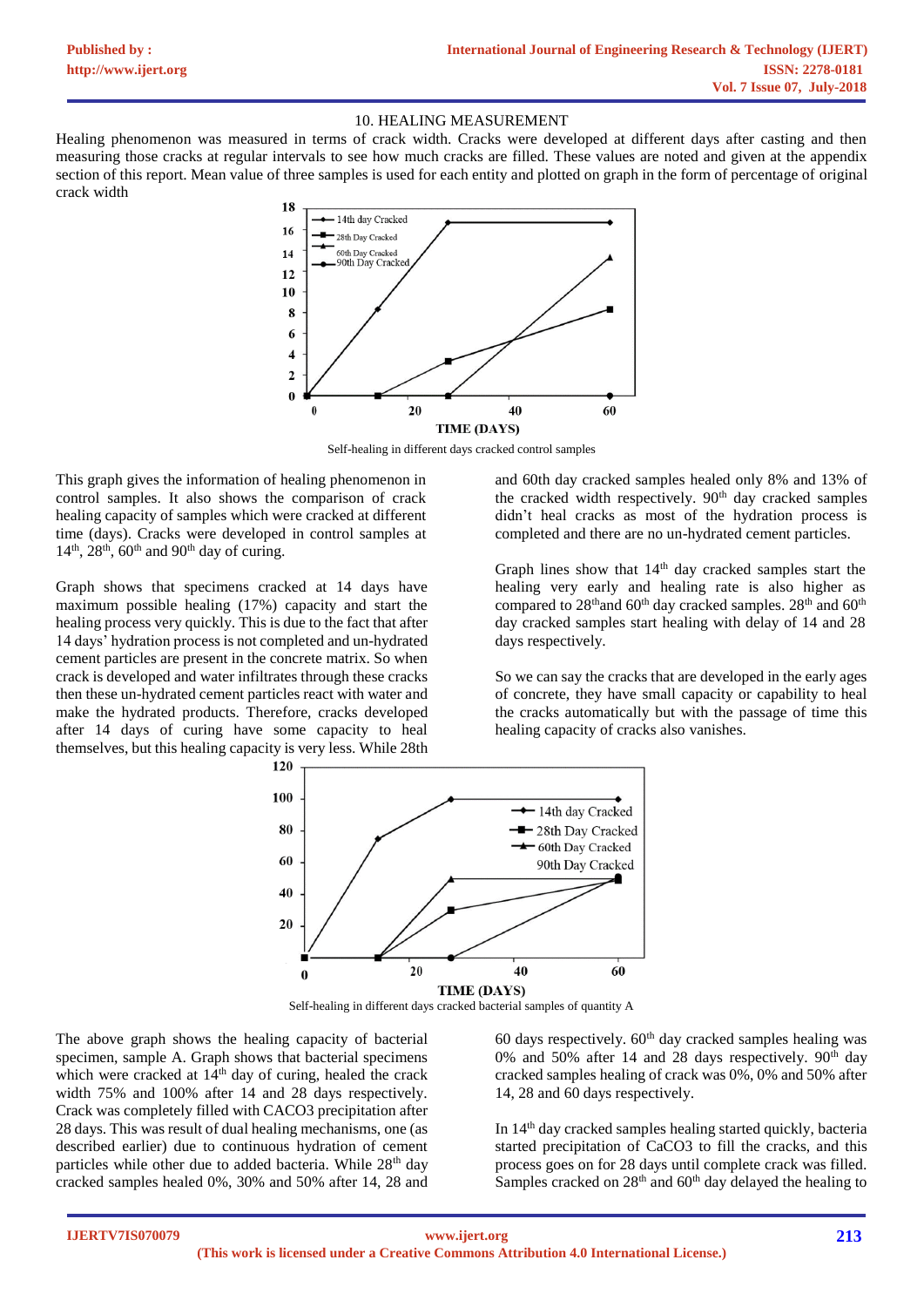14 days and then started healing, reached to 50% after 60 days of cracking. Samples cracked on 90<sup>th</sup> day also delayed the healing for 30 days after that healing started and filled the crack width up to 50% after 60 days of cracking.

From graph it is clear that for  $28<sup>th</sup>$ ,  $60<sup>th</sup>$  and  $90<sup>th</sup>$  day cracked samples, rate of healing in almost equal, means they get their absolute healing capacity with the same rate, irrespective of when healing process starts.

From the above discussion about graphs we can say that samples cracked at 14<sup>th</sup> day have more healing capacity, less delayed of initiation of process, and have greater rate of healing as compared to those samples that were cracked at  $28<sup>th</sup>$ , 60<sup>th</sup> and 90<sup>th</sup> day of curing.

So sample A is only suitable for those cracks which are developed in the early ages of concrete, but the for the cracks developed in older ages of concrete, quantity of bacteria in sample A doesn't give satisfactory results of healing.



Self-healing in different days cracked bacterial samples of quantity B

The above graph shows the healing of bacterial specimen, sample B. Graph shows that specimens which were cracked at  $14^{th}$  and  $28^{th}$  day of curing, healed the crack width of  $25\%$ . 50% and 100% after 14,28 and 60 days respectively. Crack was completely filled with CaCO3 precipitation after 60 days. For 60<sup>th</sup> day cracked samples, healing was 25%, 65% and 85% after 14, 28 and 60 days respectively. While  $90<sup>th</sup>$ day cracked samples healing of crack was 0%, 75% and 85% after 14, 28 and 60 days respectively.

In  $14<sup>th</sup>$  and  $28<sup>th</sup>$  day cracked samples, healing started quickly, bacteria started precipitation of CaCO3 to fill the cracks, and this process goes on for 60 days until complete crack was filled. Samples cracked on  $60<sup>th</sup>$  day have no delay in the healing process and fill the cracks up to 85% after 60 days of cracking. Samples cracked on 90<sup>th</sup> day delayed the healing

for 14 days after that healing started and filled the crack width up to 85% on 60 day after cracking.

From graph it is clear that for  $14<sup>th</sup>$  and  $28<sup>th</sup>$  day cracked samples rate of healing is equal. For  $60<sup>th</sup>$  and  $90<sup>th</sup>$  day cracked samples, rate of healing in almost equal, means they get

their absolute healing capacity with the same rate, irrespective of when healing process starts.

From the above discussion of graph behavior of samples cracked at different age we can say that B samples cracked at  $14<sup>th</sup>$  and  $28<sup>th</sup>$  day have more healing capacity, no delayed of initiation of process, and have greater rate of healing as compared to those samples that were cracked at 60<sup>th</sup> and 90<sup>th</sup> day.



Self-healing in different days cracked bacterial samples of quantity C

The above graph shows the healing of bacterial specimen, sample C. Graph shows that specimens which were cracked at 14th day of curing, healed the crack width 50%, 80% and 100% after 14, 28 and 60 days respectively. Crack was completely filled with CaCO3 precipitation after 60 days. 28th day cracked samples were healed 20%, 65% and 95% after 14, 28 and 60 days respectively.  $60<sup>th</sup>$  day cracked samples were healed 30%, 40% and 65% after 14, 28 and 60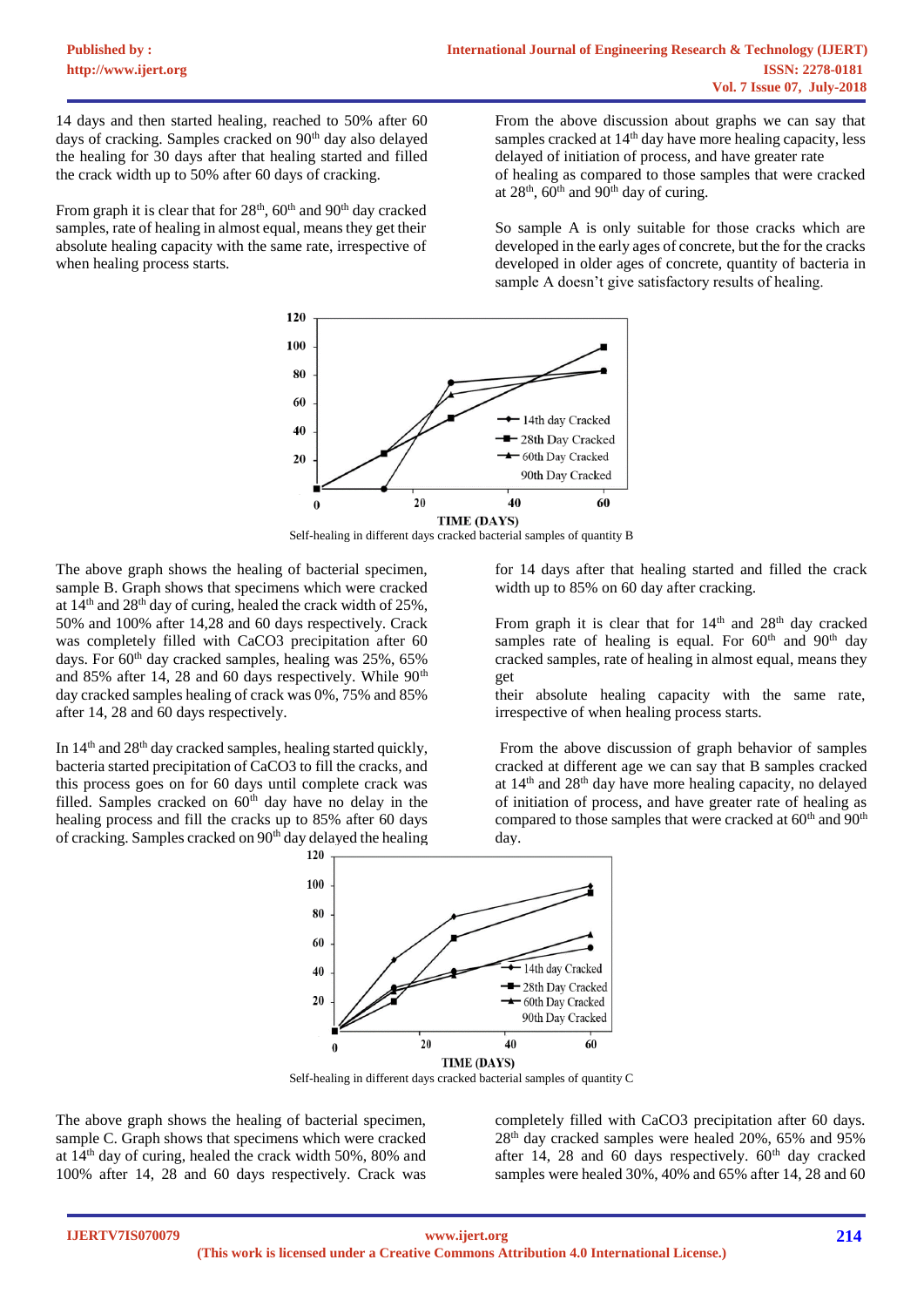days respectively. 90<sup>th</sup> day cracked samples were healed 30%, 45% and 60% after 14, 28 and 60 days respectively.

From graph it is clear that for rate of healing for  $14<sup>th</sup>$  and 28th day cracked samples is equal and greater than  $60<sup>th</sup>$  and  $90<sup>th</sup>$  day samples. For  $60<sup>th</sup>$  and  $90th$  day cracked samples,

rate of healing in almost equal and less than  $14<sup>th</sup>$  and  $28<sup>th</sup>$  day cracked samples. Healing started quickly in all samples, bacteria started precipitation of CaCO3 to fill the cracks, and this process goes on for 60 days until complete crack was filled. No delay was observed in any sample.



Self-healing on 14th day cracked samples for different quantities of bacteria

The above graph gives the information of healing for sample cracked after 14 days of curing. Specific cracks were measured with the help of microscope before putting the samples into curing tank. Cracks having width of less than 0.20mm were observed for healing process. The crack healing was measured after 14, 28 and 60 day of curing of cracked sample. It also shows the comparison between the healing potentials of different quantities of bacteria and the rate of healing of cracks that were developed after 14 days of curing.

The Curve of control samples, in which no bacteria were added, shows very less capacity to healing. Although, control samples start healing due to un-hydrated cement particles but they have no such healing capability that can fill the cracks completely. So control samples heal the cracks

only up to 17% of crack width.

Similarly, after 14 days of cracking there was 75%, 25% and 50% healing in sample A, B and C respectively. On  $28<sup>th</sup>$  day, sample A healed 100% i.e. crack was filled completely while 50% and 80% healing was observed in sample B and Sample C respectively. After 60 days of cracking sample B and C were healed completely.

There is no delay in healing process for sample A. For sample B, healing starts quickly as in case of sample A. There was also no delay in healing process and it healed the cracks in 60 days after the crack was developed. Similarly, for sample C, graph shows the similar behavior. Crack healing process starts with no delay and filled the crack in 60 days. But in sample C, rate of healing is less than sample A and greater than sample B.



Self-healing on 28th day cracked samples for different quantities of bacteria

The above graph gives the information of healing for sample cracked after 28 days of curing. The same procedure was followed for crack healing observation as in the previous case of 14 days' crack developed. The crack healing was measured after 14, 28 and 60 day of curing of cracked sample. It also shows the comparison between the healing potentials of different quantities of bacteria and the rate of healing of cracks that were developed after 28 days of

#### curing.

The Curve of control samples, shows very less capacity to healing. After 14 days of cracked developed no healing was observed in control samples. On 28<sup>th</sup> day and 60<sup>th</sup> day observation only 4% and 8% healing was observed respectively.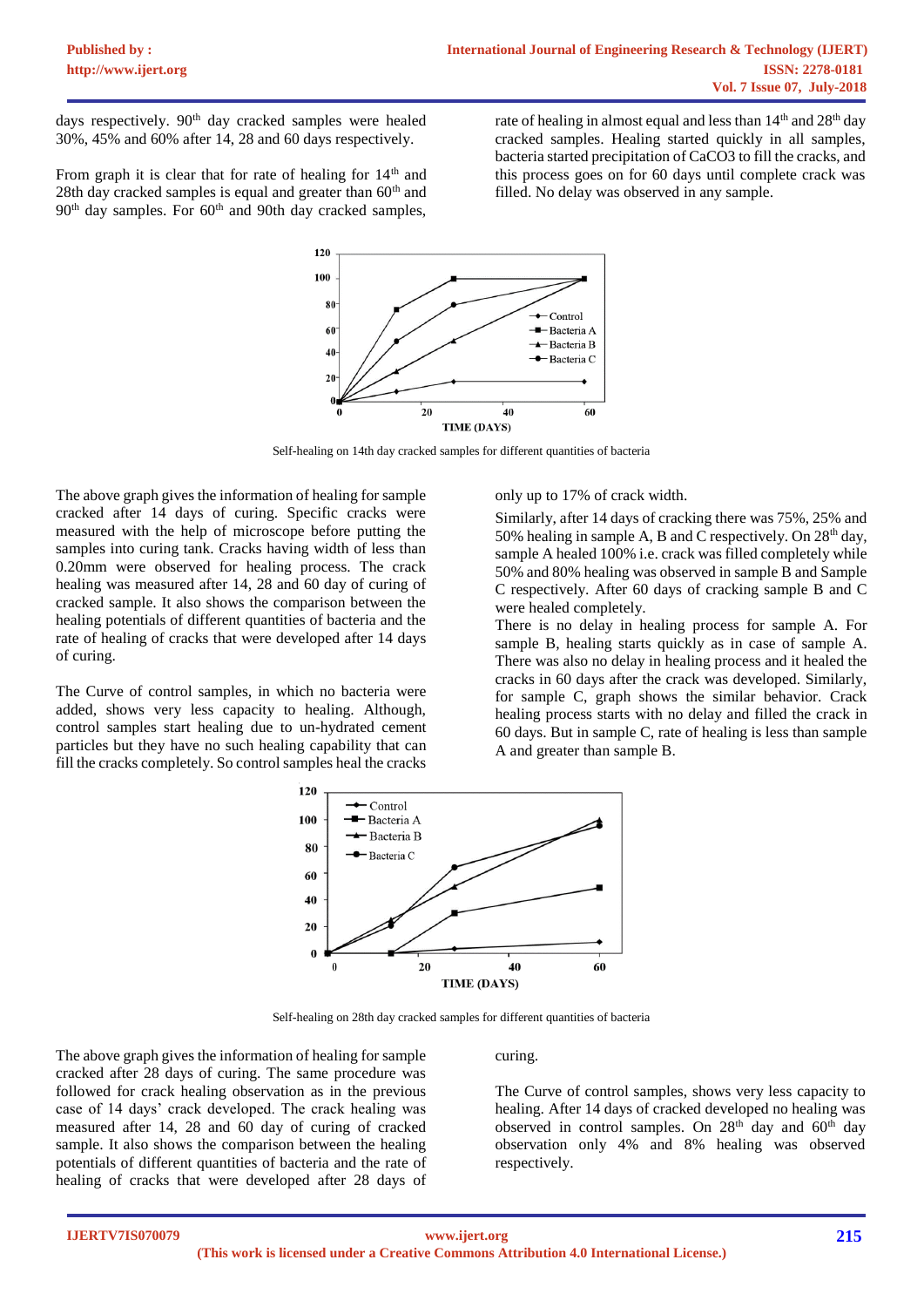Similarly, on  $14<sup>th</sup>$  day after cracking there was no healing observed in sample A, but sample B and C were healed 25% and 20% respectively. On 28<sup>th</sup> day, sample A, B and C were healed 30%, 50% and 65% respectively. On  $60<sup>th</sup>$  day observation sample B crack was completely filled while 48% and 95% healing was observed in sample A and C respectively.

As the graph show there is delay in healing process for sample A. For sample B, healing starts quickly and it healed the cracks in 60 days after the crack was developed. Similarly, for sample C, graph shows the similar behavior. Crack healing process starts with no delay and filled the crack in 60 days. From graph it is also clear that rate of healing is very much greater than quantity A and also constant. In sample C, rate of healing is less than B samples in early ages then it gets greater speed than B sample up to 50 days, then again it slows down.



Self-healing on 60th day cracked samples for different quantities of bacteria

The above graph gives the information of healing for sample cracked after 60 days of curing. The same procedure was followed for crack healing observation as in the previous case of 14 and 28 days' crack developed. The crack healing was measured after 14, 28 and 60 day of curing of cracked sample.

The Curve of control samples, shows very less capacity to healing. On 14<sup>th</sup> and 28<sup>th</sup> day of observation no healing was observed in control samples. On  $60<sup>th</sup>$  day only 14% healing was observed respectively.

Similarly, on  $14<sup>th</sup>$  day after cracking there was no healing observed in sample A and B while C was healed 28%. On 28th day, sample A, B and C were healed 50%, 75% and 40% respectively. On 60<sup>th</sup> day observation sample B crack was completely filled while 50% and 65% healing was observed in sample A and C respectively.

There is delay of 14 days in healing process for sample A and B, but healing starts quickly as in case of sample C. From graph it is clear that rate of healing in sample B is greater than sample A and C.



Self-healing on 90th day cracked samples for different quantities of bacteria

The above graph gives the information of healing for sample cracked after 90 days of curing. The same procedure was followed for crack healing observation as in the previous case of 14 and 28 days' crack developed. The crack healing was measured after 14, 28 and 60 day of curing of cracked sample.

Control samples did not show any sign of healing. Similarly, on 14<sup>th</sup> and 28<sup>th</sup> day after cracking there was no healing observed in sample A. While sample B was healed 25% and 66% after 14 and 28 days respectively. Sample C was healed 30% and 41% after 14 and 28 days respectively. On  $60<sup>th</sup>$  day of observation, cracks were filled 85% in sample B while 50% and 65% healing was observed in sample A and C respectively.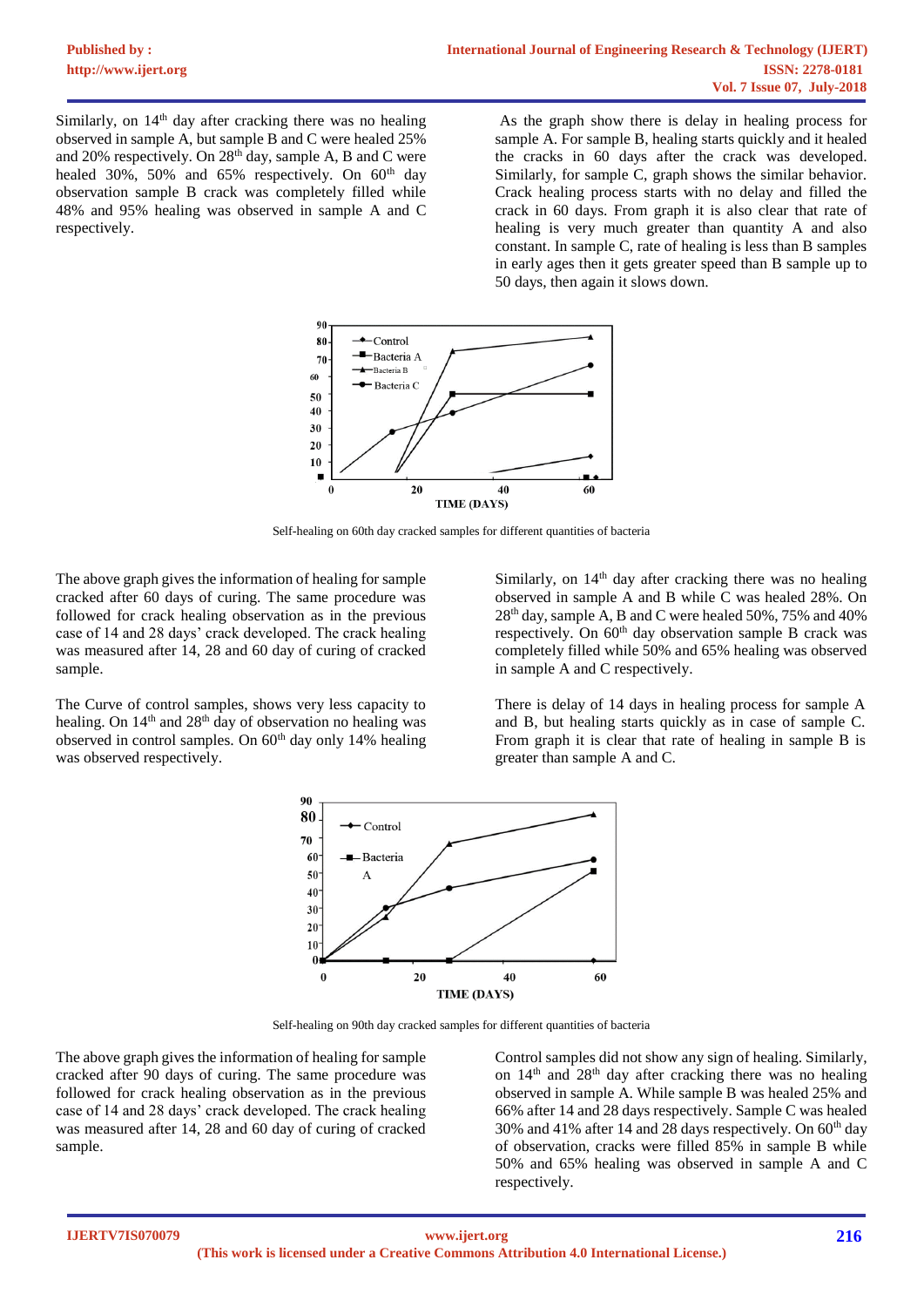11. STRENGTH TEST

There is delay of 28 days in healing process for sample A, but healing starts quickly as in case of sample B and C. From graph it is clear that rate of healing in sample B is greater than sample A and C

Strength test or Compressive strength test is very vital to analyze the concrete performance and usability. Strength test is conducted using Compression testing machine. Compressive strength tests of both control and bacterial specimens with different quantities of bacteria is conducted. Results of these tests are given in appendix section at the end of this report.



Compressive strength for different days of control specimen



Compressive strength for different days of bacterial specimen

Standard procedure for this test was adopted. Key points are given below:

Remove the specimen from water after specified curing time and wipe out excess water from the surface. Apply plaster of paris on the opposing surfaces which are to be touched by machine plates to avoid non uniform load application.

Place the specimen in the machine in such a manner that the load shall be uniformly applied to the opposite sides of the cylinder cast. Apply the load gradually without shock and continuously at the rate of 140kg/cm2/minute till the specimen fails. Record the maximum load and note any unusual features in the type of failure.

## 12. STRENGTH REGAIN

Strength regain is an important phenomenon in self-healing concrete research. This test shows how much strength a specimen has regained after the cracks are developed due to the healing phenomenon. Normally it is considered that when cracks are appeared and sample does not take further any load then its strength is reduced to zero. Same approach is used in this research while conducting tests for strength regain. Procedure for this test is same as the normal

compressive strength test. Specimen which are used for healing observation at 14, 28 and 60 days after cracking are used for strength regain

Specimen lose their strength when cracked for the purpose of healing observations. But once healing starts in the samples, precipitation of calcite occurs in the sample due to the chemical reaction of bacteria and calcium lactate. This precipitation of calcite increases the bonding in the concrete between crack surfaces. This results into some regain in specimen strength. Since average strength of samples is known (shown in section 3.5.1) therefor we compared the results with the original strength values to find how much strength has been regained due to healing.

The strength regain of all the four types of samples was checked. Sample's strength was found at  $14<sup>th</sup>$ ,  $28<sup>th</sup>$ ,  $60<sup>th</sup>$  and  $90<sup>th</sup>$  day of curing. After examining the cracks for healing along with curing the samples for 60 days, regain strength was found using the compression testing machine in accordance with ASTM standard C39. The strength regain was plotted against the average strength of same type of samples with same curing duration.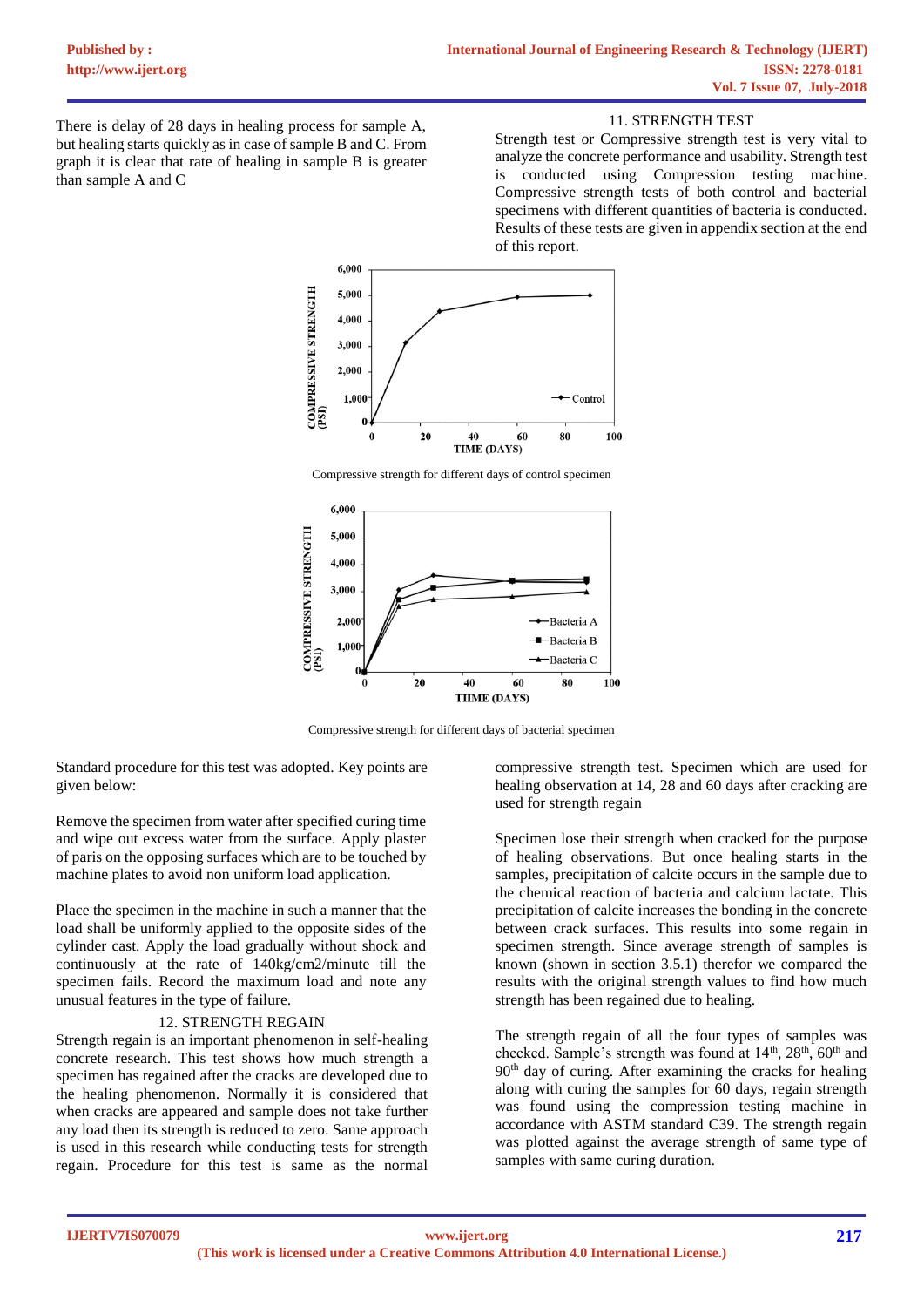

Strength regain for different days cracked control specimen

Strength regain for controlled samples cracked on 14<sup>th</sup> day was 57%. The strength regains for 28<sup>th</sup>, 60<sup>th</sup>, and 90<sup>th</sup> day of cracking the regain was 44%, 43% and 50% respectively. The maximum regain was for the samples cracked on 14<sup>th</sup> day because



Strength regain for different days cracked bacterial specimen with quantity A

hydration process was still in progress due to presence of un-hydrated cement, thus allowing development of more strength.



Strength regain for different days cracked bacterial specimen with quantity B

Strength regain for sample A cracked on  $14<sup>th</sup>$  day was 76%. The strength regains for  $28<sup>th</sup>$ , 60<sup>th</sup>, and 90<sup>th</sup> day of cracking the regain was 63%, 65% and 74% respectively. The high value of regain for samples regain can be accredited to the hydration of the unhydrated cement along with the reason that these samples had a healing of 100%.

Strength regain for sample B cracked on 14<sup>th</sup> day was 71%. The strength regains for  $28<sup>th</sup>$ , 60<sup>th</sup>, and 90<sup>th</sup> day of cracking the regain was 63%, 70% and 78% respectively. Strength regain for sample C cracked on  $14<sup>th</sup>$  day was 69%. The strength regains for  $28<sup>th</sup>$ , 60<sup>th</sup>, and 90th day of cracking the regain was 67%, 71% and 58% respectively.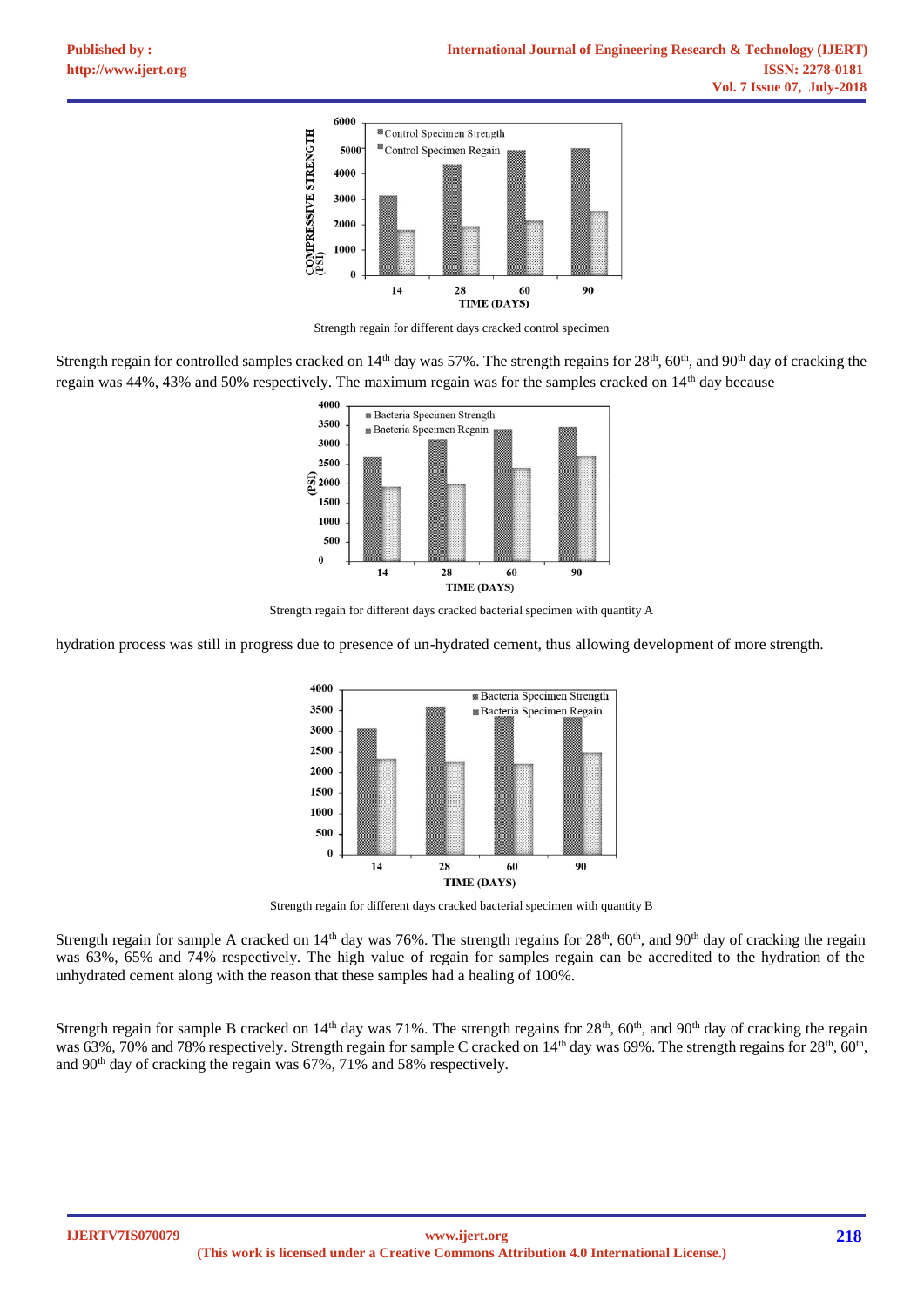

Strength regain for different days cracked bacterial specimen with quantity C

From the above values of regain we can conclude that the regain value of control samples is lower than the bacteria samples as it has a very low healing capability. The average regain for control samples is 49%, whereas for sample type A, Band C it is 70%, 71% and 66% respectively. The regain for all the bacteria type samples is close to each other. Thus by applying bio influenced techniques for self-healing of concrete the regain capacity of concrete can be enhanced by 20%.

# CONCLUSION AND RECOMMENDADTION

After conducting thorough study of effect of different quantities of bacteria on healing in concrete matrix, we can conclude that:

The earlier age cracks of concrete were healed by all the quantities of bacteria under study. So if the objective is to counter the shrinkage cracks than we should opt for Quantity A of bacteria as it has the least negative effect on the strength of concrete and is the most economical

When cracks were developed at older age of concrete the cracks didn't heal completely for bacteria quantity A and B however the samples having quantity C healed. However, it was observed that with the increase of bacterial quantity more quantity of light weight aggregate was required which reduced the compressive strength of concrete, so the optimum quantity of bacteria would depend upon requirements of the particular structure and the cracks that are likely to occur in life time of structure, the need is to balance the strength requirement and optimum crack restriction for a particular structure.

After evaluating the regain of concrete we can conclude that use of bio influenced techniques in self-healing enables the concrete to have a higher value of regain as compared to conventional concrete.

The reduction of compressive strength can be reduced by using a light weight aggregate with high absorption capacity. As light weight aggregate with high absorption capacity can absorb more bacteria spore thus increasing the influence area of the bacteria

| Days | Sample 1<br>(Psi) | Sample 2<br>(Psi) | Sample 3<br>(Psi) | Average<br>(Psi) |
|------|-------------------|-------------------|-------------------|------------------|
| 14   | 3142              | 3423              | 2900              | 3149             |
| 28   | 4698              | 4200              | 4258              | 4385             |
| 60   | 4945              | 4875              | 5003              | 4981             |
| 90   | 4956              | 5421              | 4652              | 5009.66667       |

Compressive strength of controlled specimens

Compressive strength of Bacterial specimens with Quantity A

| Days | Sample 1<br>(Psi) | Sample 3<br>(Psi) | Sample 3<br>(Psi) | Average<br>(Psi) |
|------|-------------------|-------------------|-------------------|------------------|
|      | 3277              | 2850              | 3075              | 3067.3333        |
| 28   | 3408              | 3611              | 3795              | 3604.6667        |
| 60   | 2740              | 3826              | 3540              | 3368.6667        |
| 90   | 3726              | 2248              | 4060              | 3344.6667        |

.